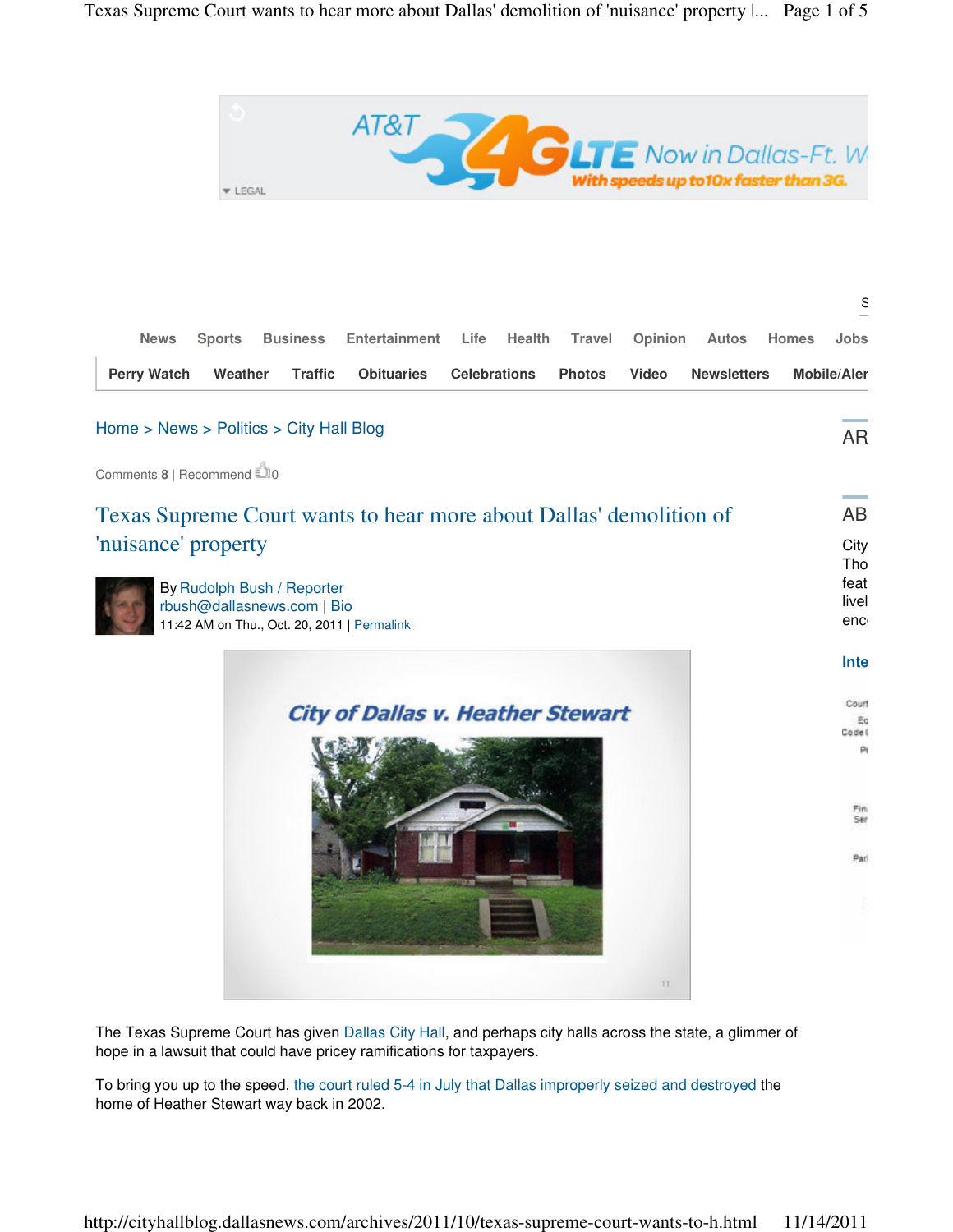|                                                                                                              | Inte |
|--------------------------------------------------------------------------------------------------------------|------|
| The ruling in Stewart's favor means the city owes her \$130,000 for her home, as the council was reminded on |      |
| Monday.                                                                                                      |      |

City<br>\$22

 $+<sub>LI</sub>$ 

There was no question Stewart's property was a nuisance. The court noted that "the Stewart home was a regular stop for Dallas Code Enforcement officials. Although utilities were disconnected and windows boarded up, the home suffered a break-in in 1997 and was occasionally occupied by vagrants."

But that wasn't the court's issue with City Hall.

The ruling was important because it basically upended Dallas' and many other cities' procedures for demolishing nuisance properties. The court stated that appointed municipal boards - the very agencies that commonly rule on nuisance properties for cities around the state - "cannot be effective bulwarks against constitutional violations."

Now, cities must take nuisance cases directly to state court or run the risk of having their demolitions ruled an unconstitutional taking of property rights.

Since the ruling was issued and the city filed a motion for a re-hearing, 18 cities, including Fort Worth, San Antonio and Abilene, and the Texas Municipal League have filed briefs with the court in support of the city of Dallas' procedures. Many, if not all, of those cities have since stopped destroying nuisance properties absent a court order.

Those cities are concerned about the case not only because of the impact it has on their ability to control dilapidated structures but because they know that they have hundreds, if not thousands, of their own Heather Stewarts in their demolition files.

But just this week, the court offered a little hope to cities in the case when it requested that Stewart's attorneys respond to the amicus briefs in the case.

That guarantees nothing beyond the fact that court hasn't washed its hands entirely of the matter. It is rare for the court to reverse its own opinions.

Despite that, City Attorney Tom Perkins sounded a cautious note of optimism about the development.

The case is "important to neighborhoods, communities and cities around the state," he said.

And "it's a very important development that the Supreme Court might take another look at this situation," he said.

## Leave Comment

## Having problems seeing comments?

**Guidelines:** We welcome your thoughts, but for the sake of all readers, please refrain from the use of obscenities, personal attacks or racial slurs. All comments are subject to our terms of service and may be removed. Repeat offenders may lose commenting privileges.

## You must be logged in to contribute. Log in | Register Now!

| 6 comments |                                                                                                                                                                                     | Sort: | $\bar{\Delta}$<br>Newest to Oldest |                         |
|------------|-------------------------------------------------------------------------------------------------------------------------------------------------------------------------------------|-------|------------------------------------|-------------------------|
|            | helen trent<br>2:07 PM on 10/21/2011<br>When we had the Urban Rehab Standards Board (URSB) (done away with in                                                                       |       | Score: 1<br>Report Abuse           | $\blacktriangledown$ Li |
|            | Laura Miller's tenure) the ruling of the Board was appealable to State District<br>Court. Since it was done away with, it would appear there aren't the same kind<br>of safeguards. |       |                                    | PO                      |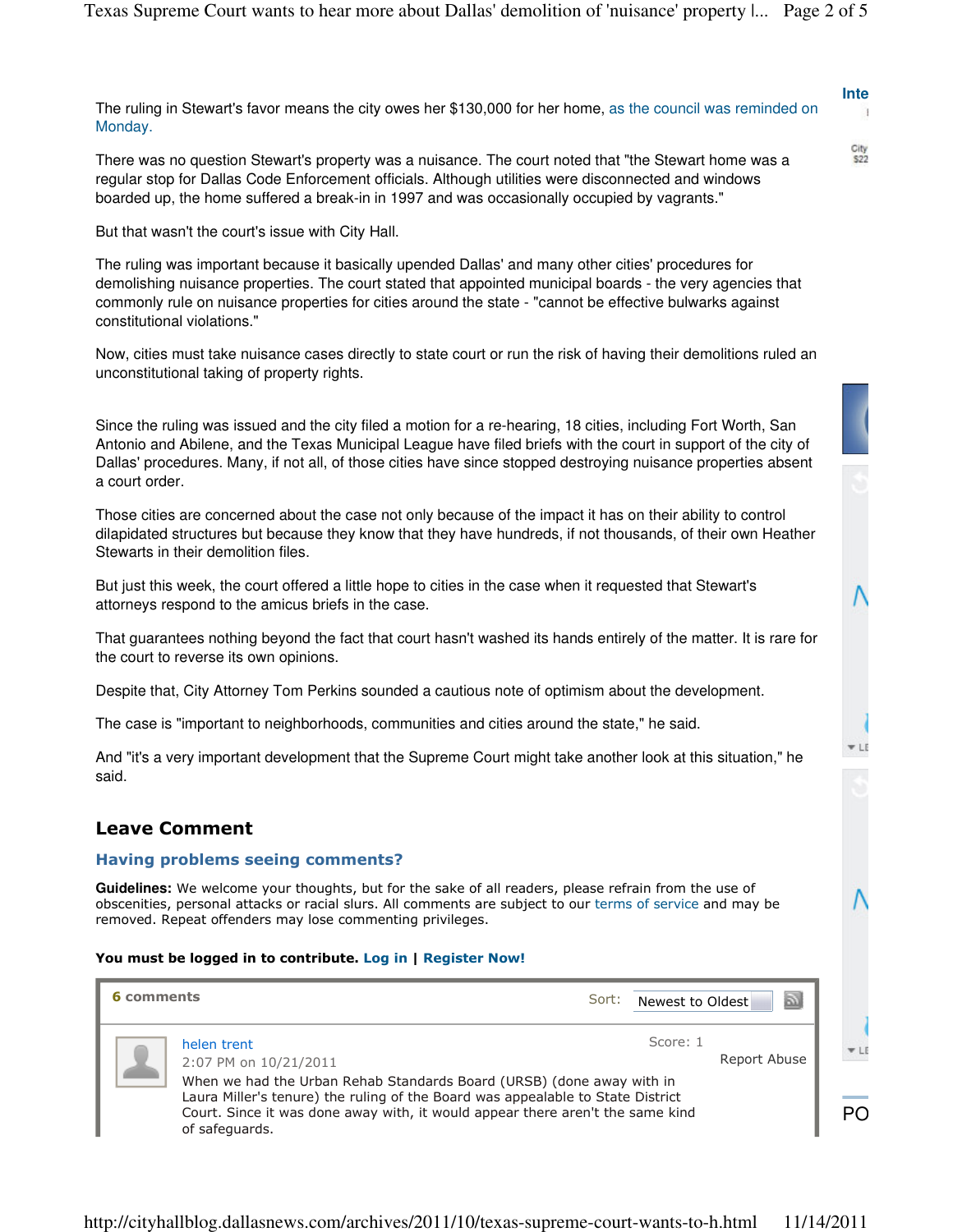|                  | At some point there have to be some protections for the people who have to<br>live next to such nuisances. Even with the URSB, this was not a speedy process    |              |
|------------------|-----------------------------------------------------------------------------------------------------------------------------------------------------------------|--------------|
|                  | -- went on for years before a structure was finally demolished. Took me 10                                                                                      |              |
|                  | years for a house in my neighborhood. And for those who say you are<br>destroying housing -- heck, it hadn't housed anyone for all that time. The               |              |
|                  | owners had plenty of time to take whatever actions they wanted to keep their                                                                                    |              |
|                  | property. Believe me, "minimum" standards in Dallas are barely above falling<br>down.                                                                           |              |
|                  |                                                                                                                                                                 |              |
|                  | Score: 0<br>moweddell2<br>9:13 AM on 10/21/2011                                                                                                                 | Report Abuse |
|                  | Enforcing fines for code infrigements against violators is one thing, but taking of                                                                             |              |
|                  | one's property without "Due Process" (allowing owners their day is court_is                                                                                     |              |
|                  | another. Any property taken by any govermnment authority must be within the<br>guidelines of courts, civil rules and remedies allowing                          |              |
|                  | legal participation by owners, including just compensation if so taken. Cities and                                                                              |              |
|                  | other government entities taking property without these safeguards have been<br>"stealing" property from owners for decades and it is time to stop. Thus, it is |              |
|                  | time to enforce and/or pass laws protecting property owners from abuse, etc                                                                                     |              |
|                  | Monty Weddell - Property Owner                                                                                                                                  |              |
|                  | $\left(\triangleright\right)$ 1 reply                                                                                                                           |              |
|                  |                                                                                                                                                                 |              |
|                  | Score: -1<br>dfl4701<br>6:09 PM on 10/20/2011                                                                                                                   | Report Abuse |
|                  | 130k for that? Are we paying 90% interest?                                                                                                                      |              |
|                  |                                                                                                                                                                 |              |
|                  |                                                                                                                                                                 |              |
|                  |                                                                                                                                                                 |              |
|                  | Score: $-1$<br>rundontwalk123                                                                                                                                   |              |
|                  | 4:56 PM on 10/20/2011                                                                                                                                           | Report Abuse |
|                  | The cities need to be free to act on code violations even when it leads to the<br>demolishing of a private home. Codes are there for a reason, you cant ignroe  |              |
|                  | them, if you do, you pay the price. I completely disagree with the Texas SC.                                                                                    |              |
|                  |                                                                                                                                                                 |              |
|                  | 1 reply<br>$\mathbb{P}$ )                                                                                                                                       |              |
|                  |                                                                                                                                                                 |              |
|                  |                                                                                                                                                                 |              |
|                  |                                                                                                                                                                 |              |
|                  |                                                                                                                                                                 |              |
|                  |                                                                                                                                                                 |              |
| <b>TrackBack</b> |                                                                                                                                                                 |              |
|                  |                                                                                                                                                                 |              |
|                  | TrackBack URL for this entry:                                                                                                                                   |              |
|                  | http://dmn.beloblog.com/cgi-bin/mt/mt-t.cgi/313868                                                                                                              |              |
|                  |                                                                                                                                                                 |              |
|                  |                                                                                                                                                                 |              |
|                  |                                                                                                                                                                 |              |
|                  |                                                                                                                                                                 |              |
|                  |                                                                                                                                                                 |              |